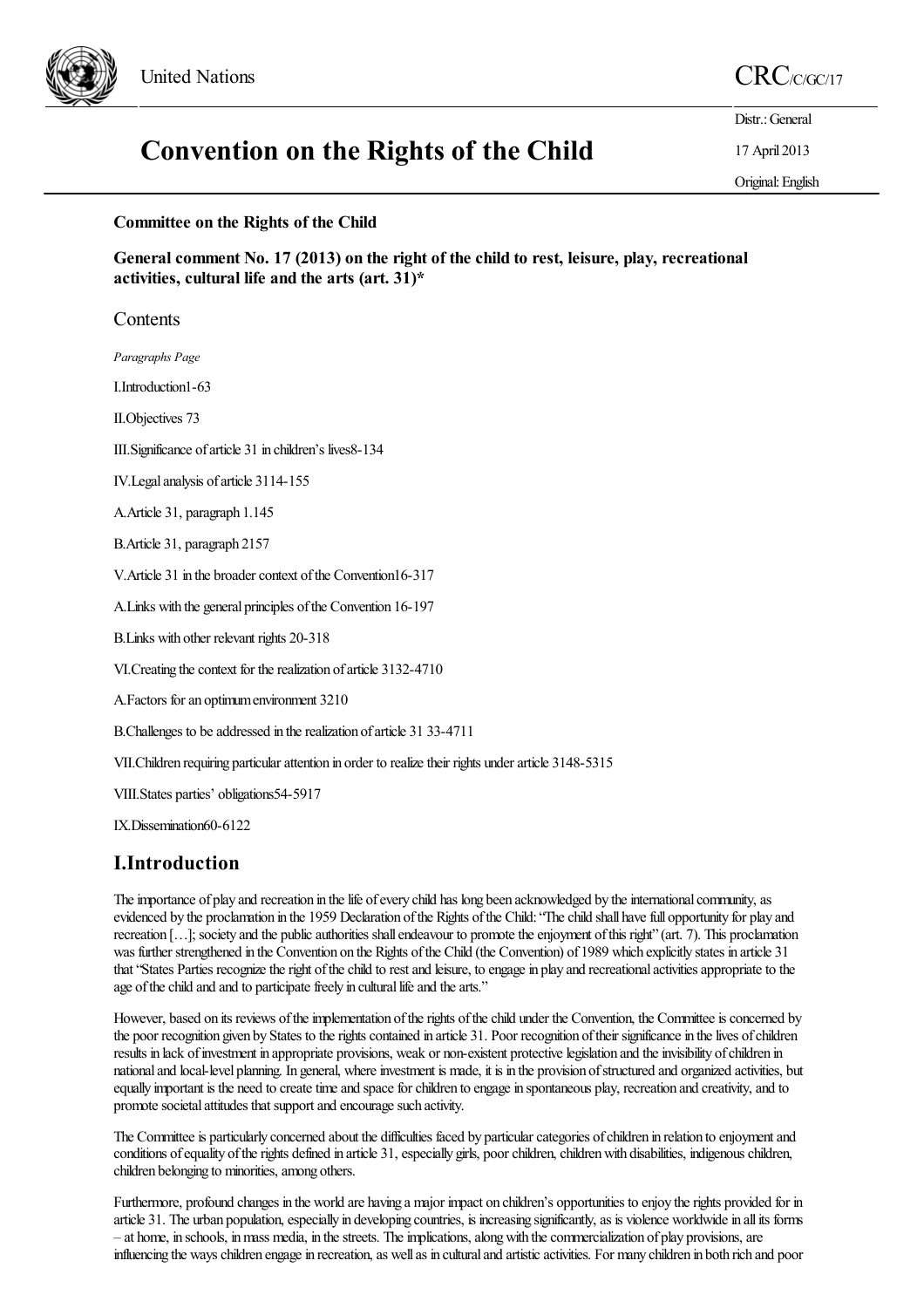countries, child labour, domestic work or increasing educational demands serve to reduce the time available for the enjoyment of these rights.

This general comment has been developed to address these concerns, raise the profile, awareness and understanding among States of the centrality of the rights in article 31 in the life and development of every child, and urge them to elaborate measures to ensure their implementation. The rights in article 31 have universal application in the diversity of communities and societies in the world and respect the value of all cultural traditions and forms. Every child should be able to enjoy these rights regardless of where he or she lives, his or her cultural background or his or her parental status.

This general comment only touches tangentially on the issue of sport, as it is a major issue in its own right. In respect of cultural life, the general comment focuses primarily on aspects related to creative or artistic activities, rather than the broader definition embraced in article 30 on the right of the child to enjoy his or her own culture.

## **II.Objectives**

The present general comment seeks to enhance the understanding of the importance of article 31 for children's well-being and development; to ensure respect for and strengthen the application of the rights under article 31, as well as other rights in the Convention, and to highlight the implications for the determination of:

(a)Consequent obligations of States in the elaboration of all implementation measures, strategies and programmes aimed at the realization and full implementation of the rights defined in article 31;

(b)The role and responsibilities of the private sector, including companies working in the areas of recreation, cultural and artistic activities, as well as civil society organizations providing such services for children;

(c)Guidelines forallindividuals workingwith children, including parents, on allactions undertaken in thearea of play and recreation.

## **III.Significance of article 31 in children's lives**

Article 31 must be understood holistically, both in terms of its constituent parts and also in its relationship with the Convention in its entirety. Each element of article 31 is mutually linked and reinforcing, and when realized, serves to enrich the lives of children. Together, they describe conditions necessary to protect the unique and evolving nature of childhood. Their realization is fundamental to the quality of childhood, to children's entitlement to optimum development, to the promotion of resilience and to the realization of other rights. Indeed, environments in which play and recreational opportunities are available to all children provide the conditions for creativity; opportunities to exercise competence through self-initiated play enhances motivation, physical activity and skills development; immersion in cultural life enriches playful interactions; rest ensures that children have the necessary energy and motivation to participate in play and creative engagement.

Play and recreation are essential to the health and well-being of children and promote the development of creativity, imagination, selfconfidence, self-efficacy, as well as physical, social, cognitive and emotional strength and skills. They contribute to all aspects of learning; they are a form of participation in everyday life and are of intrinsic value to the child, purely in terms of the enjoyment and pleasure they afford. Research evidence highlights that playing is also central to children's spontaneous drive for development, and that it performs a significant role in the development of the brain, particularly in the early years. Play and recreation facilitate children's capacities to negotiate, regain emotional balance, resolveconflictsand make decisions. Through their involvement in play and recreation, children learn by doing; they explore and experience the world around them; experiment with new ideas, roles and experiences and in so doing, learn to understand and construct their social position within the world.

Both play and recreation can take place when children are on their own, together with their peers or with supportive adults. Children's development can be supported by loving and caring adults as they relate to children through play. Participation with children in play provides adults with unique insights and understanding into the child's perspectives. It builds respect between generations, contributes to effective understanding and communication between children and adults and affords opportunities to provide guidance and stimulus. Children benefit from recreational activities involving adults, including voluntary participation in organized sports, games and other recreational activities. However, the benefits are diminished, particularly in the development of creativity, leadership and teamspirit ifcontrol by adults is so pervasivethat it undermines thechild's own efforts to organizeand conduct his or her play activities.

Involvement in a community's cultural life is an important element of children's sense of belonging. Children inherit and experience the cultural and artistic life of their family, community and society, and through that process, they discover and forge their own sense of identity and, in turn, contribute to the stimulation and sustainability of cultural life and traditional arts.

In addition, children reproduce, transform, create and transmit culture through their own imaginative play, songs, dance, animation, stories, painting, games, street theatre, puppetry, festivals, and so on. As they gain understanding of the cultural and artistic life around them from adult and peer relationships, they translate and adapt its meaning through their own generational experience. Through engagement with their peers, children create and transmit their own language, games, secret worlds, fantasies and other cultural knowledge. Children's play generates a "culture of childhood," from games in school and in the playground to urban activities such as playing marbles, free running, street art and so on. Children are also at the forefront in using digital platforms and virtual worlds to establish new means of communication and social networks, through which different cultural environments and artistic forms are being forged. Participation in cultural and artistic activities are necessary for building children's understanding, not only of their own culture, but other cultures, as it provides opportunities to broaden their horizons and learn from other cultural and artistic traditions, thus contributing towards mutual understanding and appreciation of diversity.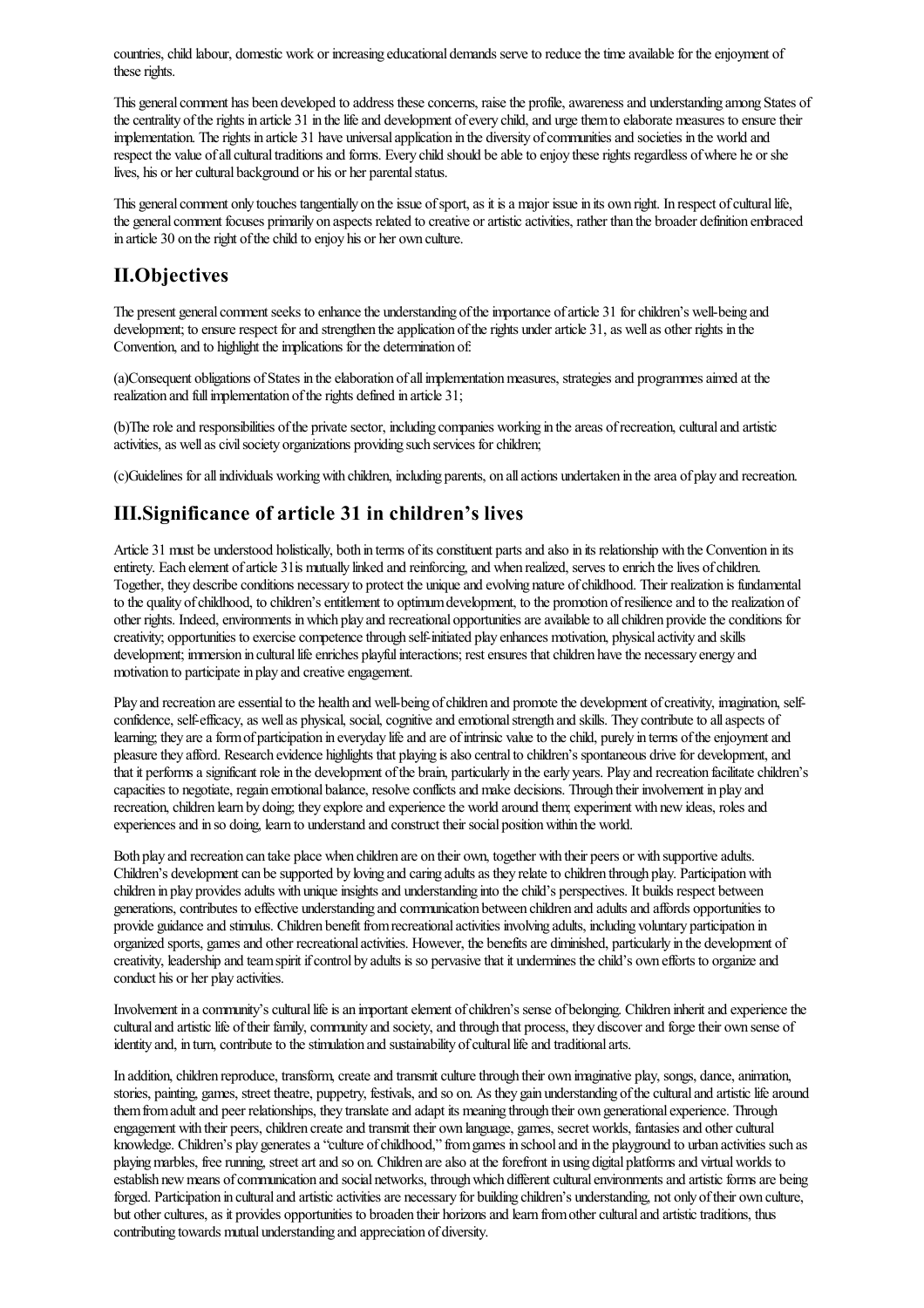Finally, rest and leisure are as important to children's development as the basics of nutrition, housing, health care and education. Without sufficient rest, children will lack the energy, motivation and physical and mental capacity for meaningful participation or learning. Denial of rest can have an irreversible physical and psychological impact on the development, health and well-being of children. Children also need leisure, defined as time and space without obligations, entertainment or stimulus, which they can choose to fill as actively or inactively as they wish.

# **IV.Legal analysis of article 31**

## **A.Article 31, paragraph 1**

### **States parties recognize the right of the child to:**

(a) Rest: The right to rest requires that children are afforded sufficient respite from work, education or exertion of any kind, to ensure their optimum health and well-being. It also requires that they are provided with the opportunity for adequate sleep. In fulfilling the right to both respite from activity and adequate sleep, regard must be afforded to children's evolving capacities and their developmental needs.

(b)**Leisure**: Leisure refers to time in which play or recreation can take place. It is defined as free or unobligated time that does not involve formal education, work, home responsibilities, performance of other life sustaining functions or engaging in activity directed from outside the individual. In other words it is largely discretionary time to be used as the child chooses.

(c)Play:Children's play is any behaviour, activity or process initiated, controlled and structured by children themselves; it takes place whenever and wherever opportunities arise. Caregivers may contribute to the creation of environments in which play takes place, but play itselfis non-compulsory, driven by intrinsic motivation and undertaken for its own sake, rather than asa means to an end. Play involves the exercise of autonomy, physical, mental or emotional activity, and has the potential to take infinite forms, either in groups or alone. These forms will change and be adapted throughout the course of childhood. The key characteristics of play are fun, uncertainty, challenge, flexibility and non-productivity. Together, these factors contribute to the enjoyment it produces and the consequent incentive to continue to play. While play is often considered non-essential, the Committee reaffirms that it is a fundamental and vital dimension of the pleasure of childhood, as well as an essential component of physical, social, cognitive, emotional and spiritual development.

(d)**Recreational activities**: Recreation is an umbrella termused to describe a very broad range of activities, including, inter alia, participation in music, art, crafts, community engagement, clubs, sports, games, hiking and camping, pursuing hobbies. It consists of activities or experiences, chosen voluntarily by the child, either because of the immediate satisfaction provided or because he or she perceives thatsome personal or social value will be gained by accomplishing them. Recreation often takes placein spaces specifically designed for it. While many recreational activities may be organized and managed by adults, recreation should be a voluntary activity. Compulsory or enforced games and sports or compulsory involvement in a youth organization, for example, do not constitute recreation.

(e)**Appropriate to the age of the child**:Article 31emphasizes theimportance ofactivitiesappropriateto theage ofthechild. In respect of play and recreation, the age of the child must be taken into account in determining the amount of time afforded; the nature ofspacesand environmentsavailable; forms ofstimulation and diversity; the degree of necessary adult oversightand engagement to ensure safety and security. As children grow older, their needs and wants evolve from settings that afford play opportunities to places offering opportunities to socialize, be with peers or bealone. Theywillalso explore progressivelymore opportunities involving risktaking and challenge. These experiences are developmentally necessary for adolescents, and contribute to their discovery of identity and belonging.

(f)**Cultural life and the arts**:The Committeeendorses the viewthat it is through culturallifeand thearts thatchildren and their communities express their specific identity and the meaning they give to their existence, and build their world view representing their encounter with external forces affecting their lives. Cultural and artistic expression is articulated and enjoyed in the home, school, streets and public spaces, as well as through dance, festivals, crafts, ceremonies, rituals, theatre, literature, music, cinema, exhibitions, film, digital platforms and video. Culture derives from the community as a whole; no child should be denied access either to its creation or to its benefits. Cultural life emerges from within the culture and community, rather than imposed from above, with the role of States being to serve as facilitators not suppliers.

(g)P articipate freely:The right of children to participate freely in cultural life and the arts requires that States parties respect and abstain from interfering in the child's access to, choice of and engagement in such activities, subject to the obligation to ensure the protection of the child and the promotion of the child's best interests. States parties must also ensure that others do not restrict that right. The child's decision to exercise or not exercise this right is his or her choice and, as such, should be recognized, respected and protected.

#### **B.Article 31, paragraph 2**

#### **States Parties shall respect and promote the right of the child:**

(a)**P articipate fully in cultural and artisticlife**:Theright to participatefully has threeinter-related and mutually reinforcing dimensions:

(i)**Access** necessitates thatchildren are provided the opportunities to experienceculturaland artisticlifeand to learn abouta wide range of different forms of expression;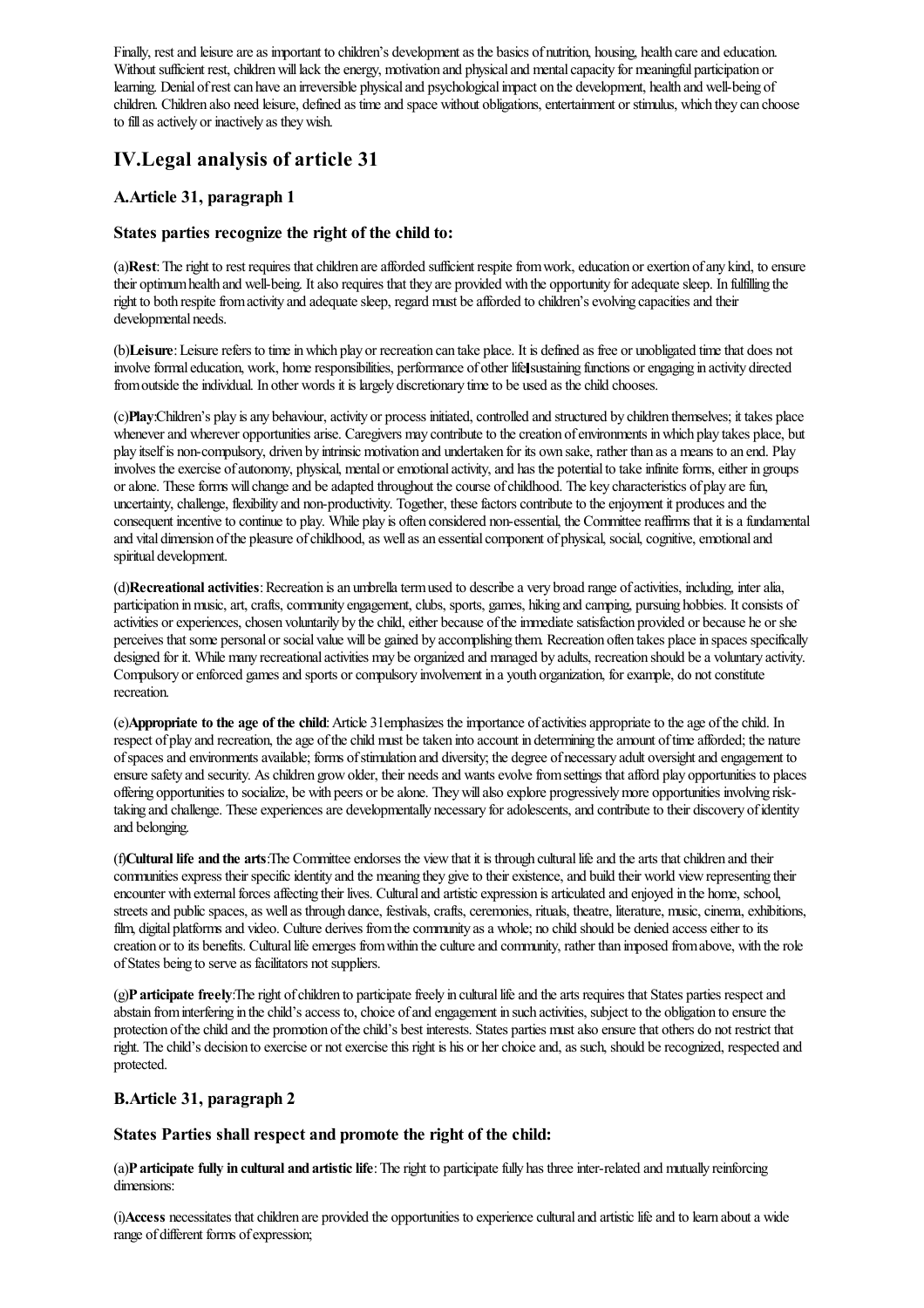(ii)**Participation** requires that concrete opportunities are guaranteed for children, individually or as a group, to express themselves freely, to communicate, act and engage in creative activities, with a view to the full development of their personalities;

(iii)**Contribution to cultural life** encompasses theright ofchildren to contributeto thespiritual, material, intellectualand emotional expressions of culture and the arts, thereby furthering the development and transformation of the society to which he or she belongs.

(b)**Encourage the provision of appropria te opportunities**:Although therequirement to encouragethe provision ofappropriate opportunities specifies cultural, artistic, recreational and leisure activity, the Committee interprets it as including play also, further to article 4 ofthe Convention. States parties must thereforeensurethe necessary and appropriate preconditions for participation to facilitate and promote opportunities for the realization of the rights under article 31. Children can only realize their rights if the necessary legislative, policy, budgetary, environmental and service frameworks are in place.

(c)**Provision ofe qual opportunities**:Every child must beafforded equal opportunities to enjoy his or her rights underarticle 31.

## **V.Article 31 in the broader context of the Convention**

#### **A.Links with the general principles of the Convention**

Article 2 ( non-discrimination): The Committee emphasizes that States parties shall take all appropriate measures to ensure that all children have the opportunity to realize their rights under article 31 without discrimination of any kind, irrespective of the child's or his or her parent's or legal guardian's race, colour, sex, language, religion, political or other opinion, national, ethnic or social origin, property, disability, birth or other status. Particularattention should be given to addressing therights ofcertain groups ofchildren, including, inter alia, girls, children with disabilities, children living in poor or hazardous environments, children living in poverty, children in penal, health-care or residential institutions, children in situations of conflict or humanitarian disaster, children in rural communities, asylum-seeking and refugee children, children in street situations, nomadic groups, migrant or internally displaced children, children of indigenous origin and from minority groups, working children, children without parents and children subjected to significant pressure for academic attainment.

**Article 3 ( best interests of the child)**:The Committeeemphasizes that therealization oftherights underarticle 31is, by definition, in the child's best interests. The obligation to consider the child's best interests applies to children as individuals and as a group or constituency. All legislative, policy and budgetary measures, as well as measures relating to environmental or service provision, which are likely to impact on the rights provided for in article 31 must take into consideration the best interests of children. This would apply, forexample, to regulations relating to health and safety, solid waste disposaland collection, residentialand transportation planning, design and accessibility ofthe urban landscape, provision of parksand other green spaces, determination ofschool hours, child labour and education legislation, planning applications or legislation governing privacy on the Internet, among others.

**Article 6 ( life, survival and development)**:State parties mustensure, to the maximumextent possible, thelife, survivaland development of the child. In this regard, the Committee draws attention to the need to recognize the positive value of each dimension ofarticle 31 in promoting the developmentand evolving capacities ofchildren. Thisalso requires that the measures introduced to implement article 31 are in accordance with the developmental needs of children at all ages. States parties should promote awareness and understanding of the centrality of play for children's development among parents, caregivers, government officials and all professionals working with and for children.

**Article** 12 (right to be heard): Children, as individuals and as a group, have the right to express their views on all matters of concern to them, which should be given due weight, in accordance with their age and maturity, and they should receive adequate support to express their views, where necessary. Children are entitled to exercise choice and autonomy in their play and recreational activities, as well as in their participation in cultural and artistic activities. The Committee underlines the importance of providing opportunities for children to contribute to the development of legislation, policies, strategies and design of services to ensure the implementation of the rights under article 31. Such contribution could include their involvement, for example, in consultations on policies related to play and recreation, on legislation affecting educationalrightsand school organization and curriculumor protective legislation relating to child labour, on the development of parks and other local facilities, on urban planning and design for childfriendly communities and environments, and their feedback could be sought on opportunities for play or recreation and cultural activities within the school and the wider community.

#### **B.Links** with other relevant rights

Article 13: The right to freedom of expression is fundamental to the right to participate freely in cultural and artistic activity. Children have the right to express themselves in whatever way they choose, subject only to restrictions as defined by law and when necessary to ensure respect for the rights and reputations of others, and for the protection of national security, public order and public health or morals.

Article 15: Children have the right to exercise choice in their friendships, as well as membership of social, cultural, sporting and other forms of organization. Freedom of association represents an integral dimension of their rights under article 31, as children together create forms of imaginative play that are rarely achieved in adult-child relations. Children need to engage with peers of both sexes, as well as with people of different abilities, classes, cultures and ages, in order to learn cooperation, tolerance, sharing and resourcefulness. Play and recreation create the opportunities for the formation of friendships and can play a key role in strengthening civil society, contributing towards the social, moral and emotional development of the child, shaping culture and building communities. State parties must facilitate opportunities to enable children to meet freely with their peers at the community level. They must also respect and support the right of children to establish, join and leave associations, and the right to peaceful assembly. However, children should never be compelled to participate or join organizations.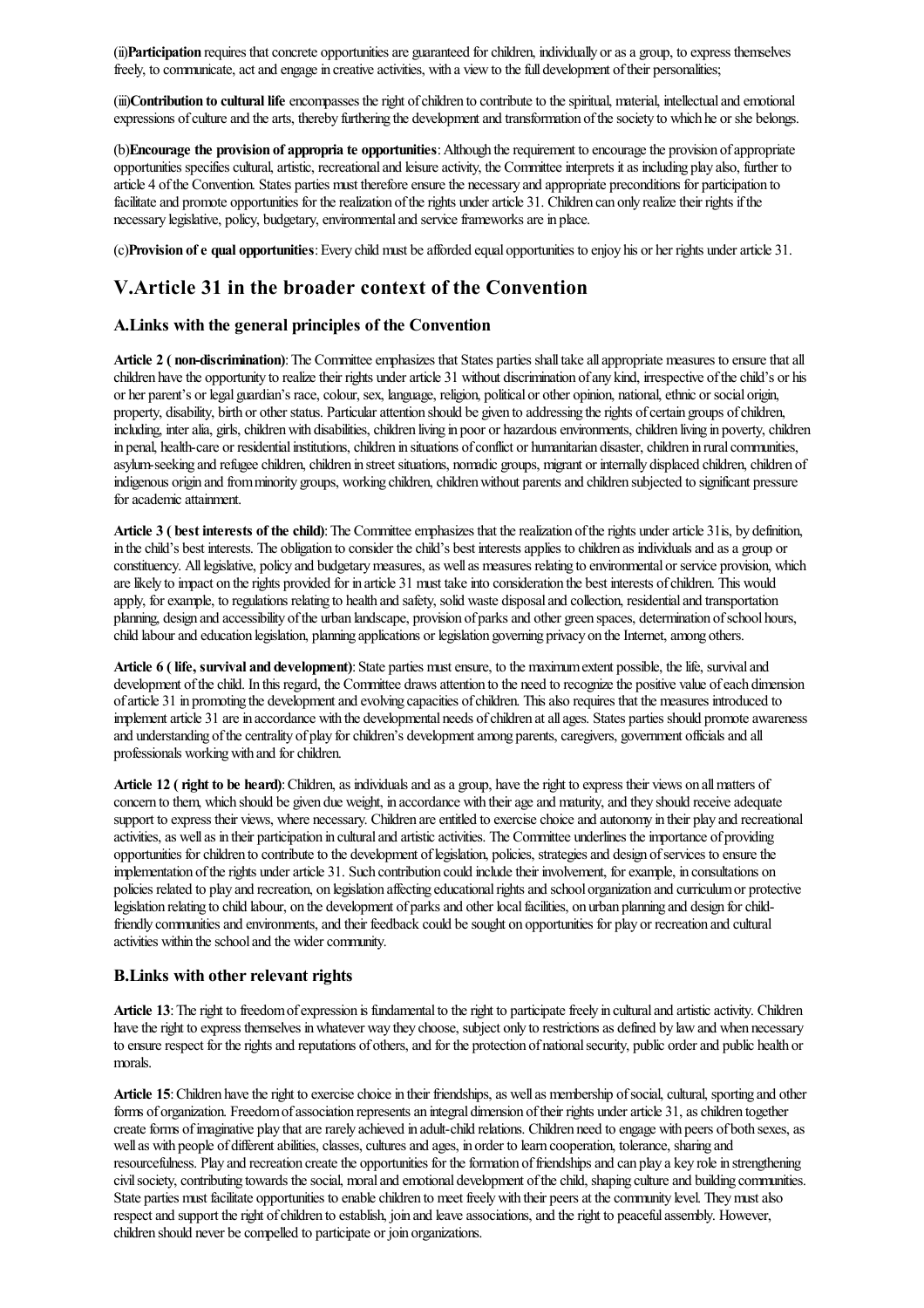**Article 17:** Children are entitled to information and materials which are of social and cultural benefit and which derive from a diversity of community, national and international sources. Access to such information and materials is essential for their realization of the right to participate fully in cultural and artistic activity. States parties are encouraged to ensure that children are provided with the widest possible access, through different media, to information and materials related to their own culture and to other cultures, in a language that they understand, including sign language and Braille, and by permitting exceptions to copyright laws in order to ensure the availability of printed materials in alternative formats. In so doing, care must be taken to protect and preserve cultural diversity and to avoid cultural stereotypes.

Article 22: Refugee and asylum-seeking children face profound challenges in realizing their rights under article 31 as they often experience both dislocation from their own traditions and culture and exclusion from the culture of the host country. Efforts must be made to ensure that refugee and asylum-seeking children have equal opportunities with children from the host country to enjoy the rights provided for in article 31. Recognition must also be afforded to the right of refugee children to preserve and practice their own recreational, cultural and artistic traditions.

**Article 23:** Accessible and inclusive environments and facilities must be made available to children with disabilities to enable them to enjoy their rights under article 31. Families, caregivers and professionals must recognize the value of inclusive play, both as a right and as a means of achieving optimum development, for children with disabilities. States parties should promote opportunities for children with disabilities, as equal and active participants in play, recreation and cultural and artistic life, by awareness-raising among adults and peers, and by providing age-appropriate support or assistance.

Article 24: Not only does the realization of the rights provided for in article 31 contribute to the health, well-being and development ofchildren, butalso appropriate provision forchildren to enjoy therights underarticle 31 when they areilland/or hospitalized will play an important role in facilitating their recovery.

Article 27: Inadequate standard of living, insecure or overcrowded conditions, unsafe and unsanitary environments, inadequate food, enforced harmful or exploitative work can all serve to limit or deny children the opportunity to enjoy their rights under article 31. States parties are encouraged to take into account the implications for children's rights under article 31 when developing policies relating to social protection, employment, housing and access to public spaces for children, especially those living without opportunities for play and recreation in their own homes.

**Articles 28 and 29**:Educationmust be directed to the development ofthechild's personality, talentsand mentaland physical abilities to the fullest potential. Implementation of the rights under article 31 is essential to achieving compliance with the right provided for in article 29. For children to optimize their potential, they require opportunities for cultural and artistic development as well as participation in sports and games. The Committee also emphasizes that the rights under article 31 are of positive benefit to children's educational development; inclusive education and inclusive play are mutually reinforcing and should be facilitated during the course of every day throughout early childhood education and care (preschool) as well as primary and secondary school. While relevant and necessary for children of all ages, play is particularly significant in the early years of schooling. Research has shown that play is an important means through which children learn.

**Article 30:** Children from ethnic, religious or linguistic minorities should be encouraged to enjoy and participate in their own cultures. States should respect the cultural specificities of children from minority communities as well as children of indigenous origin, and ensure that they are afforded equal rights with children from majority communities to participate in cultural and artistic activities reflecting their own language, religion and culture.

**Article 32:** The Committee notes that in many countries, children are engaged in arduous work which denies them their rights under article 31. Furthermore, millions ofchildren are working as domestic workers or in non-hazardous occupations with their families without adequate rest or education, throughout most of their childhood. States need to take all necessary measures to protect all child workers from conditions that violate their rights under article 31.

**Articles** 19, 34, 37 and 38: Violence, sexual exploitation, deprivation of liberty by unlawful or arbitrary means and forced service in armed conflicts impose conditions that seriously impede or even eliminate children's abilities to enjoy play, recreation and participation in cultural life and the arts. Bullying by other children can also be a major impediment to the enjoyment of the rights under article 31. Those rights can only be realized if States parties take all necessary measures to protect children from such acts.

Article 39: States parties should ensure that children who have experienced neglect, exploitation, abuse or other forms of violence are provided with support for recovery and reintegration. Children's experiences, including those which are painful and damaging, can be communicated through play or artistic expression. Opportunities to realize the rights under article 31 can provide a valuable means through which children can externalize traumatic or difficult life experiences in order to make sense of their past and better cope with their future. Play and artistic expression would enable them to communicate, better understand their own feelings and thoughts, prevent or resolve psychosocial challenges and learn to manage relationships and conflicts through a natural, self-guided, self-healing process.

## **VI.Creating the context for the realization of article 31**

#### **A.Factors for an optimum environment**

Children have a spontaneous urge to play and participate in recreational activities and will seek out opportunities to do so in the most unfavourable environments. However, certain conditions need to be assured, in accordance with children's evolving capacities, if they are to realize their rights under article 31 to the optimum extent. As such, children should have:

Freedom from stress;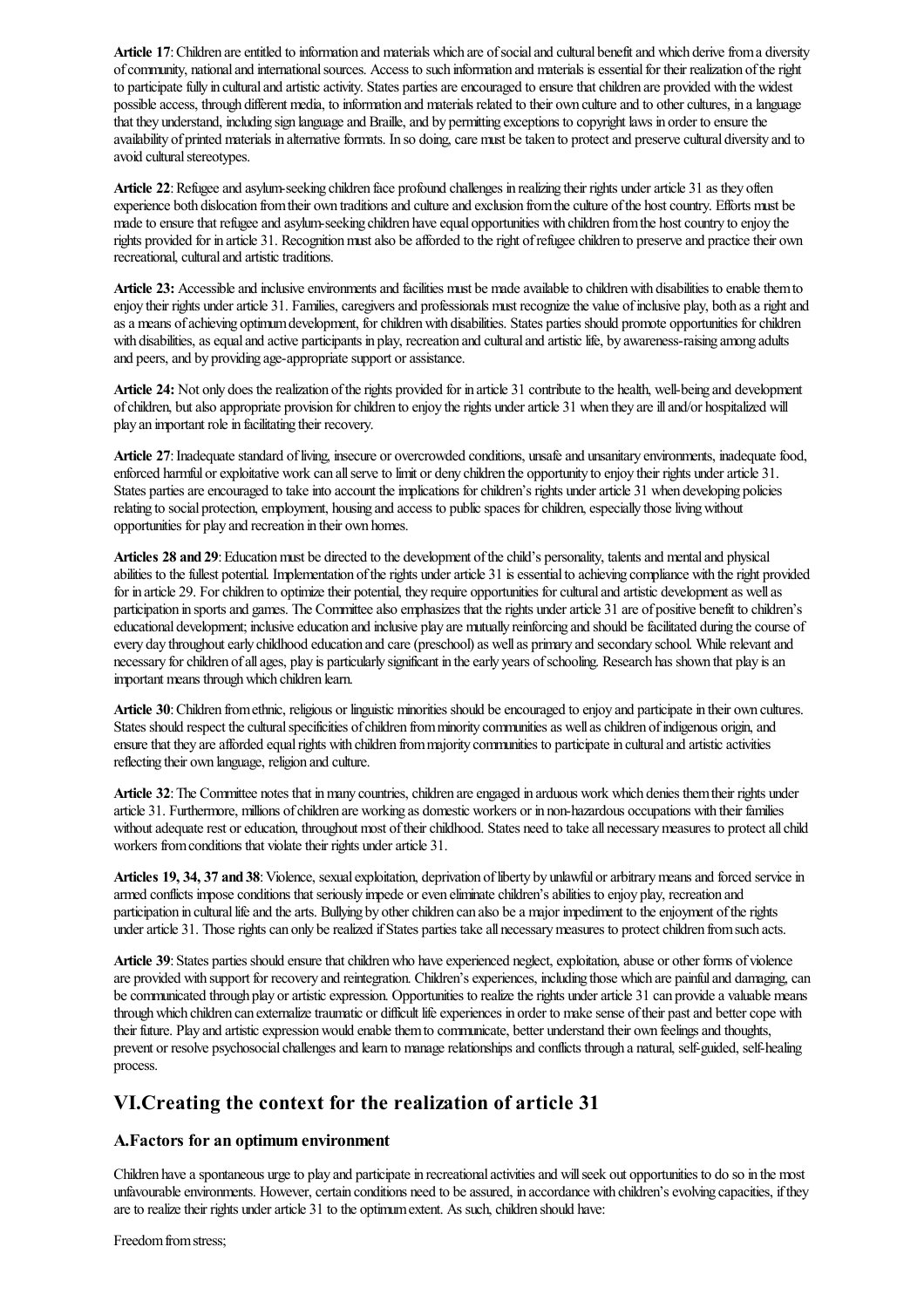Freedom from social exclusion, prejudice or discrimination;

An environment secure from social harm or violence;

An environment sufficiently free from waste, pollution, traffic and other physical hazards to allow them to circulate freely and safely within their local neighbourhood;

Availability of rest appropriate to their age and development;

Availability of leisure time, free from other demands;

Accessible space and time for play, free from adult control and management;

Space and opportunities to play outdoors unaccompanied in a diverse and challenging physical environment, with easy access to supportive adults, when necessary;

Opportunities to experience, interact with and play in naturalenvironmentsand theanimalworld;

Opportunities to invest in their own spaceand timeso as to createand transformtheir world, using their imagination and languages;

Opportunities to explore and understand the cultural and artistic heritage of their community, participate in, create and shape it:

Opportunities to participate with other children in games, sports and other recreational activities, supported, where necessary, by trained facilitators or coaches:

Recognition by parents, teachers and society as a whole of the value and legitimacy of the rights provided for in article 31.

#### **B.Challenges to be addressed in the realization of article 31**

**Lack ofrecognition of the importance of play and recreation**:Inmany parts ofthe world, play is perceived as"deficit"time spent in frivolous or unproductive activity of no intrinsic worth. Parents, caregivers and public administrators commonly place a higher priority on studying oreconomic work than on play, which is often considered noisy, dirty, disruptiveand intrusive. Moreover,adults often lack the confidence, skill or understanding to support children's play and to interact with them in a playful way. Both the right of children to engage in play and recreation and their fundamental importance of those activities for children's well-being, health and development are poorly understood and undervalued. When play is recognized, it is usually physically active play and competitive games(sport) that are valued above fantasy or social drama, for example. The Committee emphasizes that greater recognition of the forms and locations of play and recreation preferred by older children is particularly necessary. Adolescents often seek places to meet with their peers and explore their emerging independence and transition to adulthood. This is an important dimension for the development of their sense of identity and belonging.

**Unsafe and hazardous environments:** Features in the environment which impact on the rights provided for in article 31 can either serve as protective or risk factors for children's health, development and safety. In respect of younger children, spaces which provide opportunities for exploration and creativity should enable parents and caregivers to maintain oversight, including by means of eye and voice contact. Children need access to inclusive spaces that are free from inappropriate hazards and close to their own homes, as well as with measures to promote safe, independent mobility as their capacities evolve.

The majority of the world's poorest children face physical hazards such as polluted water; open sewer systems; overcrowded cities; uncontrolled traffic; poor street lighting and congested streets; inadequate public transport; lack of safe local play areas, green spaces and cultural facilities; informal urban "slum" settlements in hazardous, violent or toxic environments. In post-conflict environments, children can also be harmed by landmines and unexploded ordnance. Indeed, children are at particular risk both because their natural curiosity and exploratory play increases the likelihood of exposure and because the impact of an explosion is greater on a child.

Human factors can also combine to place children at risk in the public environment: high levels of crime and violence; community unrestand civilstrife; drug and gang-related violence; risk of kidnapping and child trafficking; open spaces dominated by hostile youth or adults; aggression and sexual violence towards girls. Even where parks, playgrounds, sports facilities and other provisions exist, they may often be in locations where children are at risk, unsupervised and exposed to hazards. The dangers posed by all these factors severely restrict children's opportunities for safe play and recreation. The increasing erosion of many spaces traditionally available to children creates a need for greater Government intervention to protect the rights under article 31.

Resistance to children's use of public spaces: Children's use of public space for play, recreation and their own cultural activities is also impeded by the increasing commercialization of public areas, from which children are excluded. Furthermore, in many parts of the world, there is decreasing tolerance of children in public spaces. The introduction, for example, of curfews on children; gated communities or parks; reduced noise-level tolerance; playgrounds with strict rules for "acceptable" play behaviour; restrictions on access to shopping malls builds a perception of children as "problems" and/or delinquents. Adolescents, in particular, are widely perceived asathreat bywidespread negative mediacoverageand representation,and discouraged fromusing publicspaces.

The exclusion of children has significant implications for their development as citizens. Shared experience of inclusive public spaces by different age groups serves to promote and strengthen civil society and encourage children to recognize themselves as citizens with rights. States are encouraged to promote dialogue between older and younger generations to encourage greater recognition of children as rights holders, and of the importance of networks of diverse community spaces in local areas or municipalities which can accommodate the play and recreational needs of all children.

**Balancing risk and safety**: Fears over the physical and human risks to which children are exposed within their local environments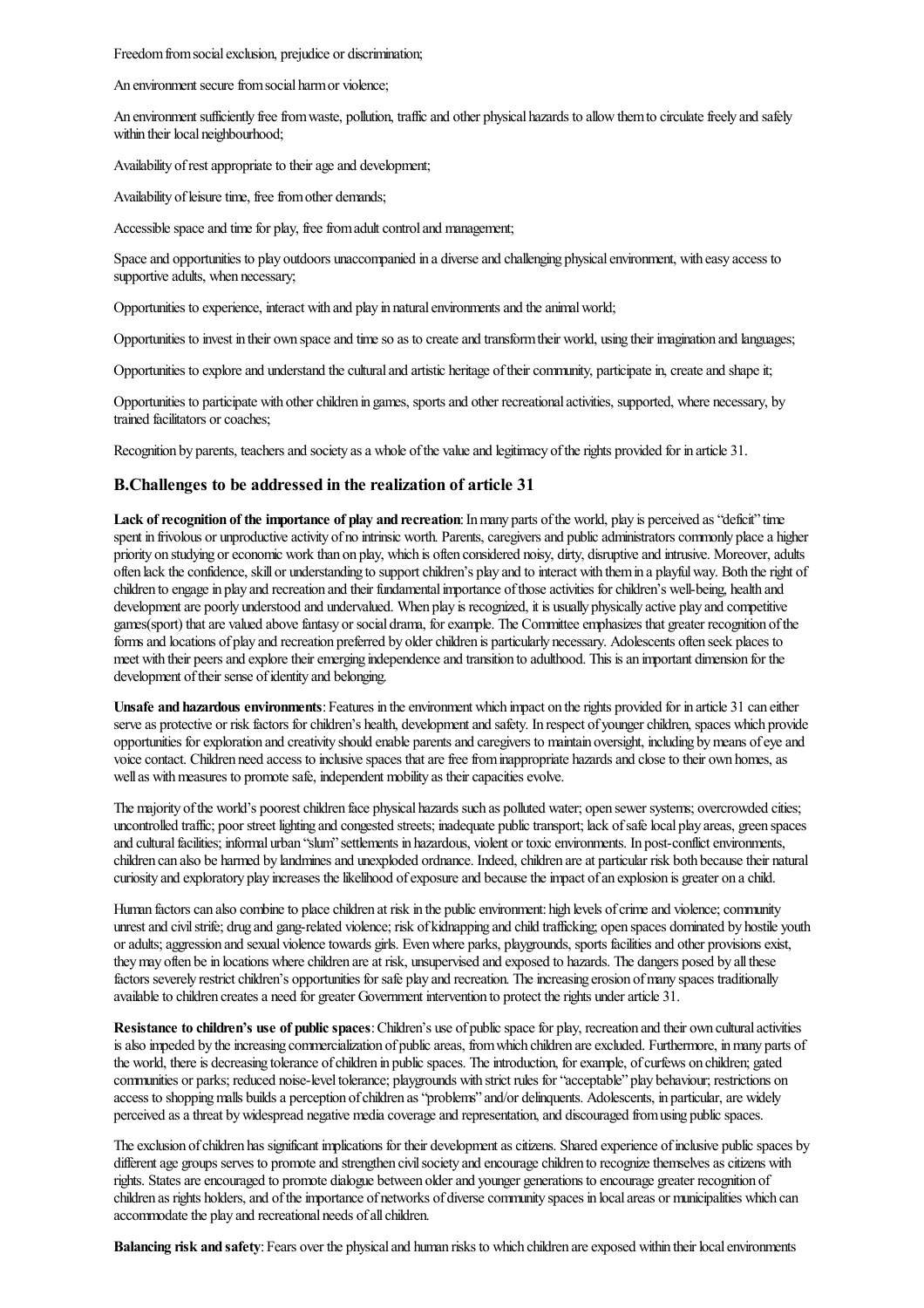are leading, in some parts of the world, to increasing levels of monitoring and surveillance, with consequent constraints on their freedom to play and opportunities for recreation. In addition, children themselves can pose a threat to other children in their play and recreational activities – for example, bullying, abuse of younger children by older children and group pressure to engage in high risktaking. While children must not be exposed to harm in the realization of their rights under article 31, some degree of risk and challenge is integral to play and recreational activities and is a necessary component of the benefits of these activities. A balance is needed between, on the one hand, taking action to reduce unacceptable hazards in children's environment, such as closing local streets to traffic, improving street lighting or creating safe boundaries for school playgrounds, and on the other hand, informing, equipping and empowering children to take the necessary precautions to enhance their own safety. The best interests of the child and listening to children's experiences and concerns should be mediating principles for determining the level of risk to which children can be exposed.

Lack of access to nature: Children come to understand, appreciate and care for the natural world through exposure, self-directed play and exploration with adults who communicate its wonder and significance. Memories of childhood play and leisure in nature strengthen resources with which to cope with stress, inspire a sense of spiritual wonder and encourage stewardship for the earth. Play in natural settings also contributes towards agility, balance, creativity, social cooperation and concentration. Connection to nature through gardening, harvesting, ceremonies and peaceful contemplation is an important dimension of the arts and heritage of many cultures. In an increasingly urbanized and privatized world, children's access to parks, gardens, forests, beaches and other natural areas is being erodedm, and children in low-income urban areas are most likely to lack adequate access to green spaces.

**Pressure for educational achievement**: Many children in many parts of the world are being denied their rights under article 31 as a consequence of an emphasis on formal academic success. For example:

Early childhood education is increasingly focused on academic targets and formal learning at the expense of participation in play and attainment of broader development outcomes;

Extracurricular tuition and homework are intruding on children's time for freely chosen activities;

The curriculum and daily schedule often lack recognition of the necessity of or provision for play, recreation and rest;

The use of formal or didactic educational methods in the classroom do not take advantage of opportunities for active playful learning;

Contact with nature is decreasing in many schools with children having to spend more time indoors;

Opportunities for cultural and artistic activities and the provision of specialist arts educators in school are, in some countries, being eroded in favour of more academic subjects.

Restrictions on the type of play in which children can engage in school serve to inhibit their opportunities for creativity, exploration and social development.

**Overly structured and programmed schedules:** For many children, the ability to realize the rights provided for in article 31 is restricted by the imposition of adult-decided activities, including, for example, compulsory sports, rehabilitative activities for children with disabilities or domestic chores, particularly for girls, which allow little or no time for self-directed activities. Where Government investment exists, it tends to focus on organized competitive recreation, or sometimes children are required or pressured to participate in youth organizations not of their own choosing. Children are entitled to time that is not determined or controlled by adults, as well as time in which they are free of any demands – basically to do "nothing, if they so desire. Indeed, the absence of activity can serve as a stimulus to creativity. Narrowly focusing all of a child's leisure time into programmed or competitive activities can be damaging to his or her physical, emotional, cognitive and social well-being.

**Neglect of a rticle 31 in development programmes: Early childhood care and development work in many countries focuses** exclusively on issues of child survival with no attention paid to the conditions that enable children to thrive. Programmes often only deal with nutrition, immunization and preschool education with little or no emphasis on play, recreation, culture and the arts. The personnel running the programmes are not appropriately trained to support these aspects of the child's development needs.

**Lack of investment in cultural and artistic opportunities forchildren**:Children'saccess to culturaland artisticactivitiesare often restricted by a range of factors, including lack of parental support; cost of access; lack of transport; the adult-centred focus of many exhibitions, plays and events; failure to engage children in the content, design, location and forms of provision. Greater emphasis is needed in the creation of spaces to stimulate creativity. Operators of arts and cultural venues should look beyond their physical spaces to consider how their programmes reflect and respond to the cultural lives of the community they represent. Children's participation in the arts requires a more child-centred approach which commissions and displays children's creations and also engages them in the structure and programmes offered. Such engagement during childhood can serve to stimulate cultural interests for life.

**Growing role ofelectronic media**:Children in allregions ofthe world arespending increasing periods oftimeengaged in play, recreational, cultural and artistic activities, both as consumers and creators, via various digital platforms and media, including watching television, messaging, social networking, gaming, texting, listening to and creatingmusic, watching and making videosand films, creating new art forms, posting images. Information and communication technologies are emerging as a central dimension of children's daily reality. Today, children move seamlessly between offline and online environments. These platforms offer huge benefits – educationally, socially and culturally – and States are encouraged to take all necessary measures to ensure equality of opportunity for all children to experience those benefits. Access to the Internet and social media is central to the realization of article 31 rights in the globalized environment.

However, the Committee is concerned at the growing body of evidence indicating the extent to which these environments, as well as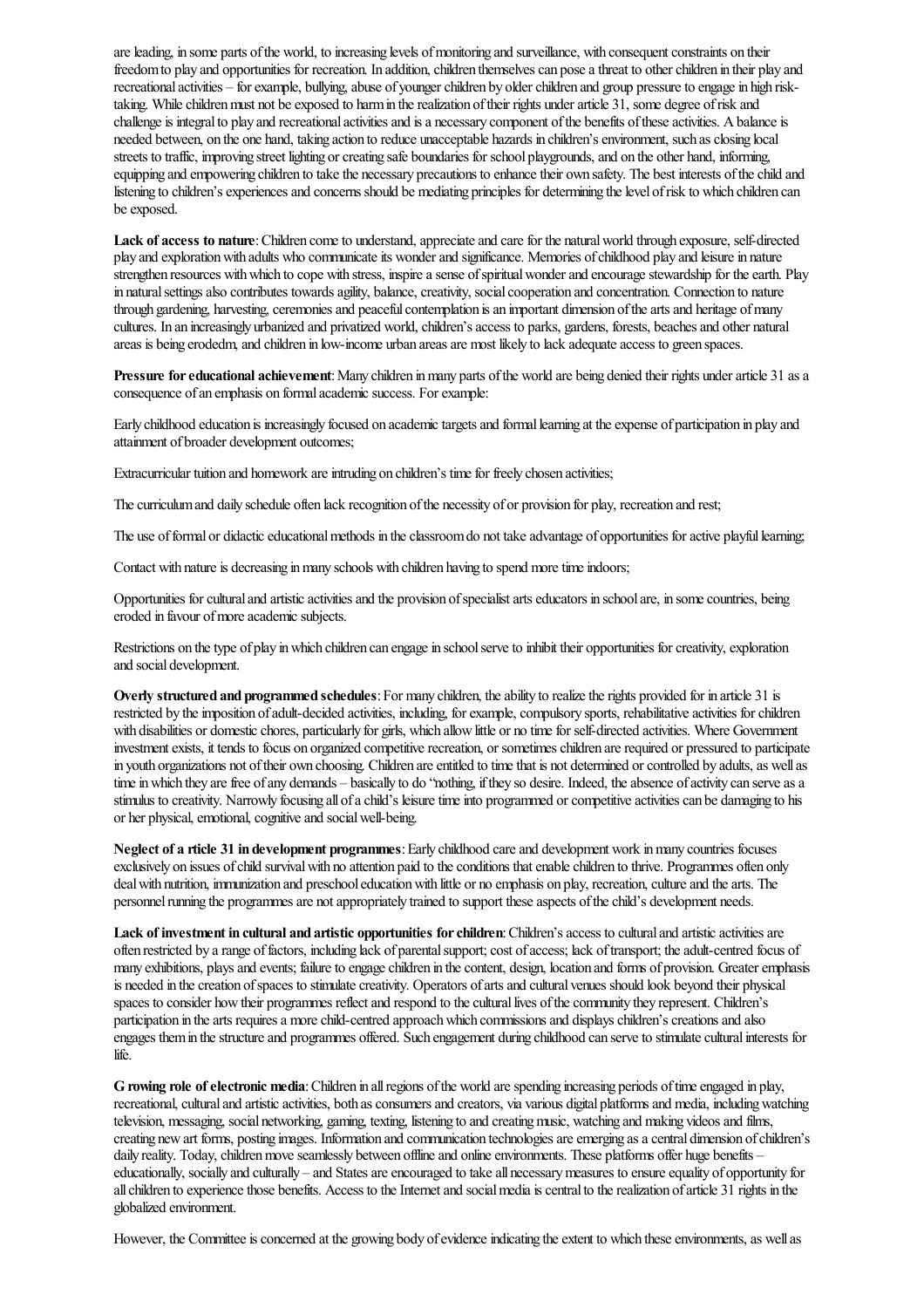the amounts of time children spend interacting with them, can also contribute to significant potential risk and harm to children. For example:

Access to the Internet and social media is exposing children to cyberbullying, pornography and cybergrooming. Many children attend Internet cafes, computer clubs and game halls with no adequate restrictions to access or effective monitoring systems;

The increasing levels of participation, particularly among boys, in violent video games appears to be linked to aggressive behaviour as the games are highly engaging and interactive and reward violent behaviour. As they tend to be played repeatedly, negative learning is strengthened and can contribute to reduced sensitivity to the pain and suffering of others as well as aggressive or harmful behaviour toward others. The growing opportunities for online gaming, where children may be exposed to a global network of users without filters or protections, are also a cause for concern.

Much of the media, particularly mainstream television, fail to reflect the language, cultural values and creativity of the diversity of cultures that exist across society. Not only does such monocultural viewing limit opportunities for all children to benefit from the potential breadth of cultural activity available, but it can also serve to affirm a lower value on non-mainstream cultures. Television is also contributing to the loss of many childhood games, songs, rhymes traditionally transmitted from generation to generation on the street and in the playground;

Growing dependence on screen-related activities is thought to be associated with reduced levels of physical activity among children, poor sleep patterns, growing levels of obesity and other related illnesses.

**Marketing and commerciali z ation of play:** The Committee is concerned that many children and their families are exposed to increasing levels of unregulated commercialization and marketing by toy and game manufacturers. Parents are pressured to purchase a growing number of products which may be harmful to their children's development or are antithetical to creative play, such as products that promote television programmes with established characters and storylines which impede imaginative exploration; toys with microchips which render the child as a passive observer; kits with a pre-determined pattern of activity; toys that promote traditional gender stereotypes orearly sexualization of girls; toyscontaining dangerous parts orchemicals; realistic war toysand games. Global marketing can also serve to weaken children's participation in the traditional cultural and artistic life of their community.

## **VII.Children requiring particular attention to realize their rights under article 31**

Girls: A combination of significant burdens of domestic responsibilities and sibling and family care, protective concerns on the part of parents, lack of appropriate facilities and cultural assumptions imposing limitations on the expectations and behaviour of girls can serve to diminish their opportunities to enjoy the rights provided for in article 31, particularly in the adolescent years. In addition, gender differentiation in what is considered girls' and boys' play and which is widely reinforced by parents, caregivers, the media and producers/manufacturers of games and toys serve to maintain traditional gender-role divisions in society. Evidence indicates that whereas boys' games prepare them for successful performance in a wide range of professional and other settings in modern society, girls' games, in contrast, tend to direct them towards the private sphere of the home and future roles as wives and mothers. Adolescent boys and girls are often discouraged from engaging in joint recreational activities. Furthermore, girls generally have lower participation rates in physical activities and organized games as a consequence of either external cultural or self-imposed exclusion or lack of appropriate provision. This pattern is of concern in the light of the proven physical, psychological, social and intellectual benefits associated with participation in sports activities. Given these widespread and pervasive barriers impeding girls' realization of their rights under article 31, the Committee urges States parties to take action to challenge gender stereotypes which serve to compound and reinforce patterns of discrimination and inequality of opportunity.

**Children living in poverty**:Lack ofaccess to facilities, inability to afford thecosts of participation, dangerousand neglected neighbourhoods, the necessity to work and a sense of powerlessness and marginalization all serve to exclude the poorest children from realizing the rights provided for in article 31. For many, the risks to their health and safety outside the home are compounded by home environments which provide no or little space or scope for play or recreation. Children without parents are particularly vulnerable to loss of their rights under article  $31$ ; children in street situations are not afforded play provisions, and are commonly actively excluded from city parks and playgrounds, although they use their own creativity to utilize the informal setting of the streets for play opportunities. Municipal authorities must recognize the importance of parks and playgrounds for the realization of the rights provided for under article 31 by children living in poverty and engage in dialogue with them in respect of policing, planning and development initiatives. States need to take action to ensure both access to and opportunities for cultural and artistic activities for all children, as well as equal opportunities for play and recreation.

**Children with disabilities**: Multiple barriers impede access by children with disabilities to the rights provided for in article 31, including exclusion from school; informal and social arenas where friendships are formed and where play and recreation take place; isolation at the home; cultural attitudes and negative stereotypes which are hostile to and rejecting of children with disabilities; physical inaccessibility of, inter alia, public spaces, parks, playgrounds and equipment, cinemas, theatres, concert halls, sports facilities and arenas; policies that exclude them from sporting or cultural venues on the grounds of safety; communication barriers and failure to provide interpretation and adaptive technology; lack of accessible transport. Children with disabilities can also be hindered in the enjoyment of their rights if investment is not made to render radio, television, computers and tablets accessible, including through the use of assistive technologies. In this regard, the Committee welcomes article 30 of the Convention on the Rights of Persons with Disabilities which emphasizes the obligations of States parties to ensure that children with disabilities have equal access with other children to participation in play, recreation, sporting and leisureactivities, including in the mainstreamschoolsystem. Pro-active measures are needed to remove barriers and promote accessibility to and availability of inclusive opportunities for children with disabilities to participate in all these activities.

**Children in institutions**: Many children spend all or part of their childhood in institutions, including, inter alia, residential homes and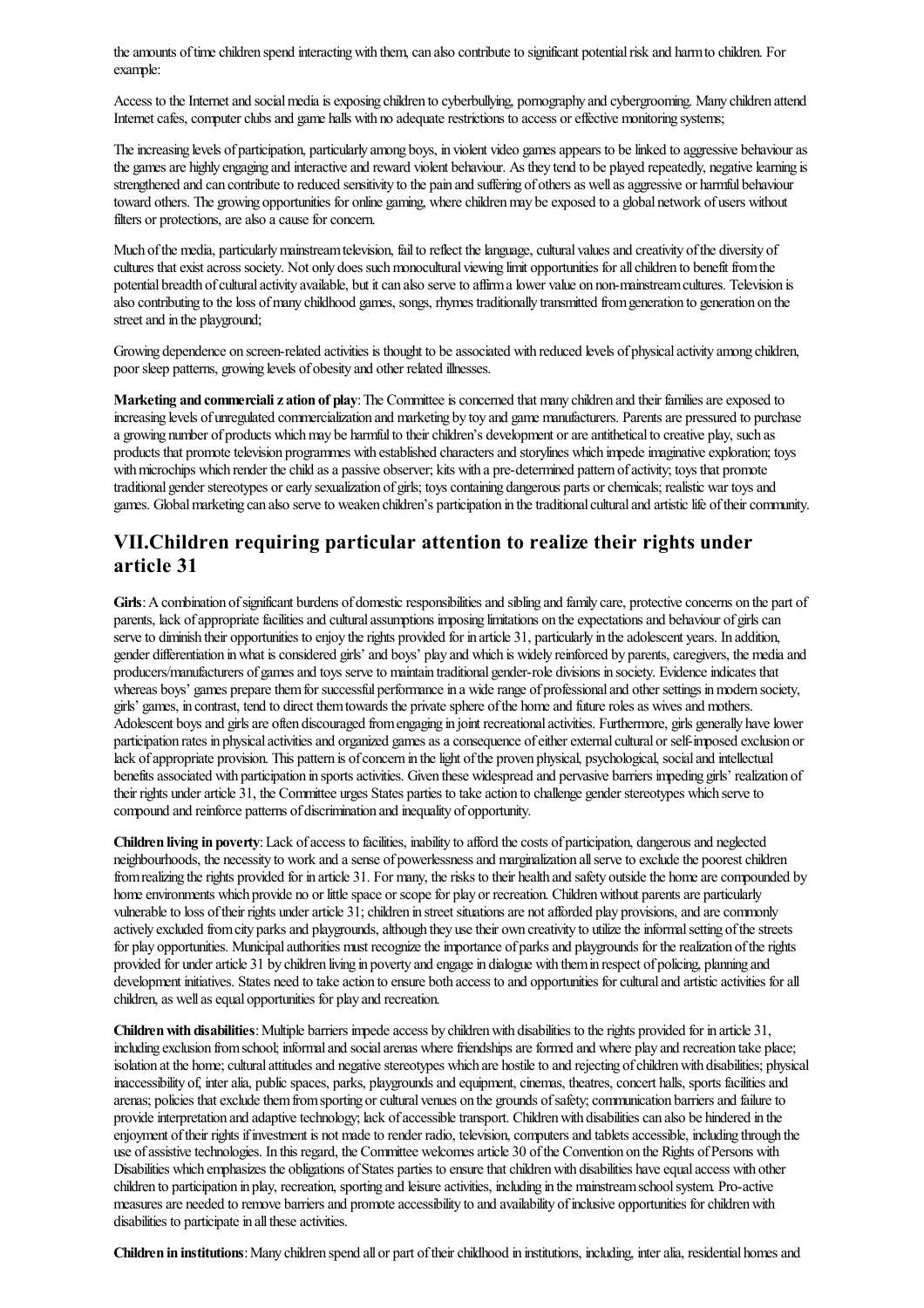schools, hospitals, detention centres, remand homes and refugee centres, where opportunities for play, recreation and participation in cultural and artistic life may be limited or denied. The Committee stresses the need for States to work towards the deinstitutionalization of children; but until that goal is reached, States should adopt measures to ensure that all such institutions guarantee both spaces and opportunities for children to associate with their peers in the community, to play and to participate in games, physical exercise, cultural and artistic life. Such measures should not be restricted to compulsory or organized activities; safe and stimulating environments are needed for children to engage in free play and recreation. Wherever possible, children should be afforded these opportunities within local communities. Children living in institutions for significant periods of time also require appropriate literature, periodicals and access to the Internet, as well as support to enable them to make use of such resources. Availability of time, appropriate space, adequate resources and equipment, trained and motivated staff and provision of dedicated budgets are needed to create the necessary environments to ensure that every child living in an institution can realize his or her rights under article 31.

**Children from indigenous and minority communities:** Ethnic, religious, racial or caste discrimination can serve to exclude children from realizing their rights under article 31. Hostility, assimilation policies, rejection, violence and discrimination may result in barriers to enjoyment by indigenous and minority children of their own cultural practices, rituals and celebrations, as well as to their participation in sports, games, cultural activities, play and recreation alongside other children. States have an obligation to recognize, protect and respect the right of minority groups to take part in the cultural and recreational life of the society in which they live, as well as to conserve, promote and develop their own culture. However, children from indigenous communities also have the right to experience and explore cultures beyond the boundaries of their own family traditions. Cultural and artistic programmes must be based on inclusion, participation and non-discrimination.

**Children in situations ofconflict, humanitarian and natural disasters**:Therights provided for in article 31 are often given lower priority in situations of conflict or disaster than the provision of food, shelter and medicines. However, in these situations, opportunities for play, recreation and culturalactivity can play asignificant therapeuticand rehabilitativerolein helping children recover a sense of normality and joy after their experience of loss, dislocation and trauma. Play, music, poetry or drama can help refugee children and children who have experienced bereavement, violence, abuse or exploitation, for example, to overcome emotional pain and regain control over their lives. Such activities can restore a sense of identity, help them make meaning of what has happened to them, and enable them experience fun and enjoyment. Participation in cultural or artistic activities, as well as in play and recreation, offers children an opportunity to engage in a shared experience, to re-build a sense of personal value and self-worth, to explore their own creativity and to achieve a sense of connectedness and belonging. Settings for play also provide opportunities for monitors to identify children suffering from the harmful impact of conflict.

## **VIII.States parties' obligations**

Article 31 imposes three obligations on States parties to guarantee that the rights it covers are realized by every child without discrimination:

(a)The obligation **to respect** requires States parties to refrain frominterfering, directly or indirectly, in theenjoyment oftherights provided for in article 31;

(b)The obligation **to protect** requires States parties to takesteps to prevent third parties frominterfering in therights underarticle 31;

(c)The obligation **to fulfil** requires States parties to introduce the necessary legislative, administrative, judicial, budgetary, promotional and other measures aimed at facilitating the full enjoyment of the rights provided for in article 31 by undertaking action to make available all necessary services, provision and opportunities.

While the International Covenant on Economic, Social and Cultural Rights provides for the progressive realization of economic, social and cultural rights and recognizes the problems arising from limited resources, it imposes on States parties the specific and continuing obligation, even where resources are inadequate, to "strive to ensure the widest possible enjoyment of the relevant rights under the prevailing circumstances". As such, no regressive measures in relation to therights underarticle 31 are permitted. Should any such deliberate measure be taken, the State would have to prove that it has carefully considered all the alternatives, including giving due weight to children's expressed views on the issue, and that the decision was justified, bearing in mind all other rights provided for in the Convention.

The obligation to respect includes the adoption of specific measures aimed at achieving respect for the right of every child, individually or in association with others, to realise his or her rights under article 31, including:

(a)**Support forcaregivers**:Guidance, supportand facilitationwith regard to therights underarticle 31should be provided to parents and caregivers in line with article 18, paragraph 2, of the Convention. Such support could be in the form of practical guidance, for example, on how to listen to children while playing; create environments that facilitate children's play; allow children to play freely and playwith children. Itcould also address theimportance ofencouraging creativity and dexterity; balancing safety and discovery; the developmental value of play and guided exposure to cultural, artistic and recreational activities.

(b)**Awareness raising**:States should invest inmeasures to challenge widespread culturalattitudes which attach lowvalueto the rights provided for in article 31, including:

Public awareness of both the right to and the significance of play, recreation, rest, leisure and participation in cultural and artistic activities for both boys and girls of all ages in contributing to the enjoyment of childhood, promoting the optimum development of the child and building positive learning environments;

Measures to challenge the pervasive negative attitudes, particularly towards adolescents, which lead to restrictions on the opportunities for the enjoyment of their rights under article 31. In particular, opportunities should be created for children to represent themselves in the media.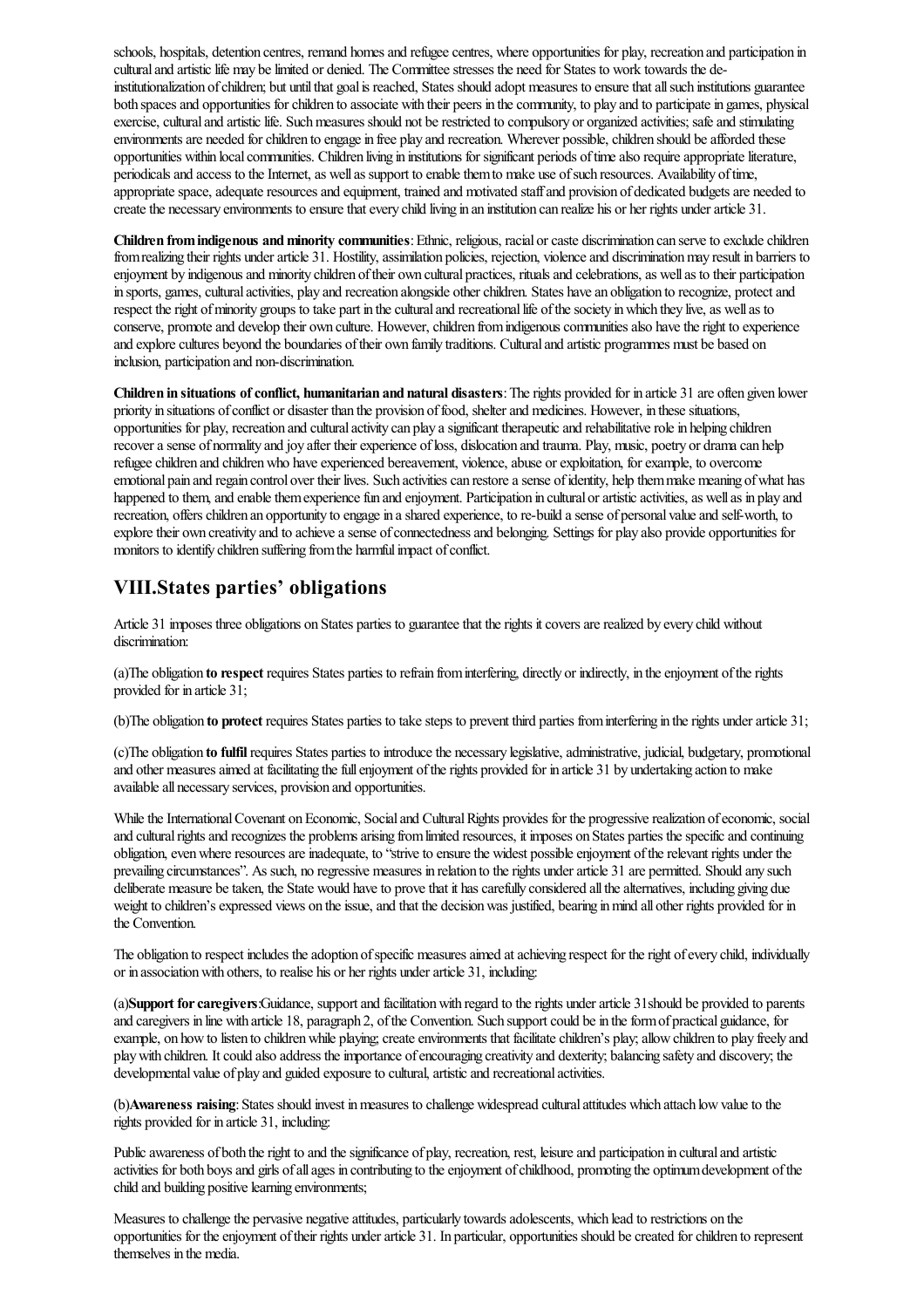The obligation to protect requires that States parties take action to prevent third parties from interfering in or restricting the rights provided for in article 31. Accordingly, States are obliged to ensure:

(a) Non-discrimination: Legislation is required to guarantee access for every child, without discrimination on any ground, to all recreational, cultural and artistic environments, including public and private spaces, natural spaces, parks, playgrounds, sporting venues, museums, cinemas, libraries, theatres, as well as to cultural activities, services and events;

(b)**Regulation of non- S tate actors:** Legislation, regulationsand guidelines should beintroduced, together with the necessary budgetary allocation and effective mechanisms for monitoring and enforcement, to ensure that all members of civil society, including the corporate sector, comply with the provisions of article 31, including, inter alia:

 $\Box$ mployment protection for all children to guarantee appropriate limitations on the nature, hours and days of work, rest periods and facilities for recreation and rest, consistent with their evolving capacities. States are also encouraged to ratify and implement ILO conventions Nos. 79, 90, 138 and 182;

stablishment ofsafety and accessibility standards forall play and recreationalfacilities, toysand gamesequipment;

Obligations to incorporate provision and opportunity for therealization oftherights underarticle 31 in urban and rural development proposals;

Protection from cultural, artistic or recreational material which might be injurious to children's well-being, including protection and classification systems governingmedia broadcasting and film, taking into account the provisions of both article 13 on freedomof expression and article 18 on the responsibilities of parents;

Introduction of regulations prohibiting the production of realistic war games and toys for children;

(c)Protection of children from harm: Child protection policies, procedures, professional ethics, codes and standards for all professionals working with children in the field of play, recreation, sports, culture and the arts must be introduced and enforced. Recognition must also be given to the need to protect children from potential harm that may be imposed by other children in the exercise of their rights under article 31;

(d)**Online safety**:Measures should beintroduced to promote onlineaccessand accessibility,as wellas safety forchildren. These should include action to empower and inform children to enable them to act safely online, to become confident and responsible citizens of digital environments and to report abuse or inappropriate activity when it is encountered. Measures are also needed to reduce impunity of abusive adults through legislation and international collaboration; limit access to harmful or adult-rated material and gaming networks; improve information for parents, teachers and policymakers to raise awareness of the potential harm associated with violent games and develop strategies for promoting safer and attractive options for children;

(e)**Post -conflict safety:** Active measures should betaken to restoreand protect therighhts underarticle 31in post-conflictand disaster situations, including, inter alia:

 $\Box$ ncouraging play and creative expression to promote resilience and psychological healing;

Creating or restoring safe spaces, including schools, where children can participate in play and recreation as part of the normalization oftheir lives;

 $\Box$ n areas where landmines pose a threat to the safety of children, investment must be made to ensure the complete clearing of landmines and cluster-bombs from all affected areas;

(f)Marketing and media: Action should be initiated to:

Review policies concerning the commercialization of toys and games to children, including through children's television programmes and directly related advertisements, with particular regard to those promoting violence, girls or boys in asexualway and reinforcing gender and disability stereotypes;

Limit exposure to advertising during peak viewing hours for children;

(g)**Complaint mechanisms**:Independent,effective, safeand accessible mechanisms must bein placeforchildren to make complaints and seek redress if their rights under article 31 are violated.Children need to know who they can complain to and how (what procedure) to do so. State are encouraged to sign and ratify the Optional Protocol to the Convention on the Rights of the Child on a communications procedure (OPIC), which will allow individual children to submit complaints of violations.

The obligation to fulfil requires that States parties adopt a wide range of measures to ensure the fulfilment of all the rights provided for under article 31. In accordance with article 12 of the Convention, all such measures, both at the national and local levels, and including planning, design, development, implementation and monitoring should be developed in collaborationwith children themselves, as well as NGOs and community-based organizations, through, for example, children's clubs and associations, community arts and sports groups, representative organizations of children and adults with disabilities, representatives from minority communities and play organisations. In particular, consideration should be given to the following:

(a)**Legislation and planning**: The Committee strongly encourages States to consider introducing legislation to ensure the rights under article 31 for every child, together with a timetable for implementation. Such legislation should address the principle of sufficiency – all children should be given sufficient time and space to exercise these rights. Consideration should also be given to the development of a dedicated plan, policy or framework for article 31 or to its incorporation into an overall national plan of action for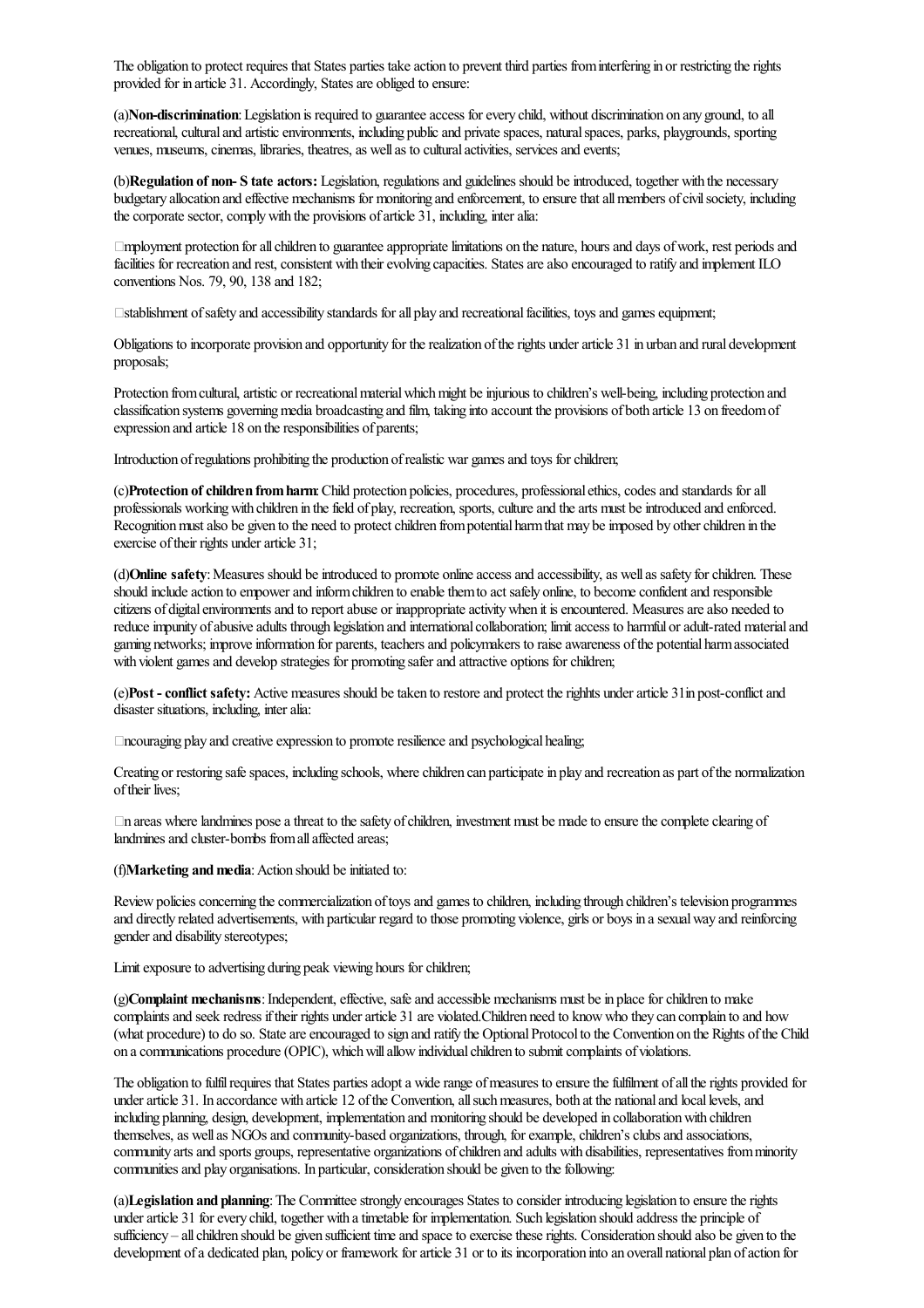the implementation of the Convention. Such a plan should address the implications of article 31 for boys and girls of all age groups, as well as children in marginalized groups and communities; it should also recognize that creating time and space for children's selfdirected activity is as important as the provision of facilities and opportunities for organized activities;

(b)**Data collection and research**: Indicators for compliance, as well as mechanisms for monitoring and evaluating implementation need to be developed in order to ensure accountability to children in the fulfilment of obligations under article 31. States need to collect population-based data, disaggregated by age, sex, ethnicity and disability, to gain an understanding of the extent and nature of children's engagement in play, recreation and cultural and artistic life. Such information should inform planning processes, and provide the basis for measuring progress in implementation. Research is also needed into the daily lives of children and their caregivers and the impact of housing and neighbourhood conditions in order to understand howthey uselocalenvironments; the barriers they encounter in enjoying the rights under article 31; the approaches they adopt to surmount those barriers and the action needed to achieve greater realization ofthoserights. Such researchmustactively involvechildren themselves, including children fromthe mostmarginalized communities;

(c)**Cross departmentalcollaboration in national andmunicipal government**:Planning for play, recreation and culturaland artistic activities requires a broad and comprehensive approach involving cross-departmental collaboration and accountability between national, regional and municipal authorities. Relevant departments include not only those dealing directly with children, such as health, education, social services, child protection, culture, recreation and sports, but also those concerned with water and sanitation, housing, parks, transport, environment and city planning, all of which impact significantly on the creation of environments in which children can realize their rights under article 31;

(d)**Budgets**:Budgets should bereviewed to ensurethat theallocation forchildren, in respect ofcultural,artistic, sports, recreational and play activities, is inclusive and consistent with their representation as a proportion of the population as a whole, and distributed across the provision for children of all ages, for example: budgetary support for the production and dissemination of children's books, magazines and papers; various formal and non-formal artistic expressions for children; accessible equipment and buildings and public spaces; resources for facilities such as sports clubs or youth centres. Consideration should be given to the cost of measures required to ensure access for the most marginalized children, including the obligation to provide reasonable accommodation to ensure equality of access for children with disabilities;

(e)**Universal design**:Investment in universal design is necessarywith regard to play, recreational,cultural,artsand sports facilities, buildings, equipment and services, consistent with the obligations to promote inclusion and protect children with disabilities from discrimination. States should engage with non-State actors to ensure the implementation of universal design in the planning and production of all materials and venues, for example, accessible entrances to be used by wheelchair users and inclusive design for play environments, including those in schools;

(f)**Municipal planning**:Localmunicipalities should assess provision of play and recreation facilities to guaranteeequality ofaccess by all groups of children, including through child-impact assessments. Consistent with the obligations under article 31, public planning must place a priority on the creation of environments which promote the well-being of the child. In order to achieve the necessary child-friendly urban and rural environments, consideration should be given to, inter alia:

Availability of inclusive parks, community centres, sports and playgrounds that are safe and accessible to all children;

Creation of a safe living environment for free play, including design of zones in which players, pedestrians and bikers have priority;

Public safety measures to protect areas for play and recreation from individuals or groups who threaten children's safety;

Provision of access to landscaped green areas, large open spaces and nature for play and recreation, with safe, affordable and accessible transport;

Road traffic measures, including speed limits, levels of pollution, school crossings, traffic lights, and calming measures to ensure the rights of children to play safely within their local communities;

Provision of clubs, sports facilities, organized games and activities for both girls and boys of all ages and from all communities;

Dedicated and affordable cultural activities for children of all ages and from all communities, including theatre, dance, music, art exhibitions, libraries and cinema. Such provision should comprise opportunities for children to produce and create their own cultural forms as well as exposure to activities produced by adults for children;

Review of all cultural policies, programmes and institutions to ensure their accessibility and relevance for all children and to ensure that they take into account the needs and aspirations of children and support their emerging cultural practices;

(g)**Schools**: Educational environments should play a major role in fulfilling the obligations under article 31, including:

**P** hysical environment of settings: States parties should aim to ensure the provision of adequate indoor and outdoor space to facilitate play, sports, games and drama, during and around school hours; active promotion of equal opportunities for both girls and boys to play; adequate sanitation facilities for boys and girls; playgrounds, play landscapes and equipment that are safe and properly and regularly inspected; playgrounds with appropriate boundaries; equipment and spaces designed to enable all children, including children with disabilities, to participate equally; play areas which afford opportunities for all forms of play; location and design of play areas with adequate protection and with the involvement of children in the design and development;

**S tructure of the day**:Statutory provision, including homework, should guaranteeappropriatetime during the day to ensurethat children have sufficient opportunity for rest and play, in accordance with their age and developmental needs;